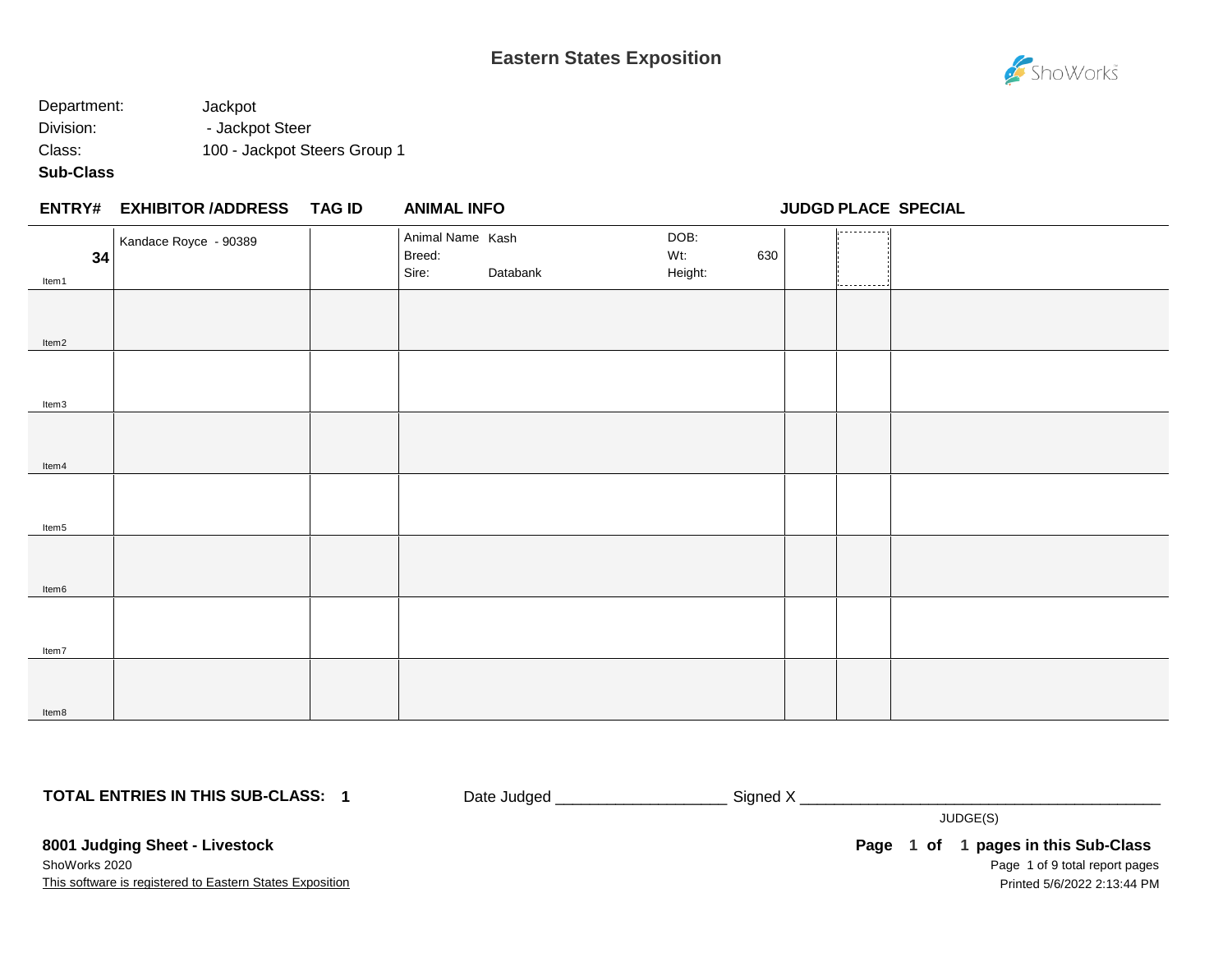

## Department: Jackpot Division: - Jackpot Steer Class: 101 - Jackpot Steers Group 2

#### **Sub-Class**

Item8

#### **EXHIBITOR /ADDRESS TAG ID ENTRY# ANIMAL INFO JUDGD PLACE SPECIAL** 1. . . . . . . . . . . . Animal Name D&D LT Champ DOB: 6/30/2021 Haley-Ann Lynch - 90262 Breed: Simmental Wt: 765 **446** 490 Sire: Hyland Amigos Teluila Height: Item1 Animal Name Drip DOB: 2/1/2021 Angelina Otero - 90426 Breed: Wt: 820 **24** 451 Sire: Boyd 31Z Blueprint 6153 Height: Item2 Item3 Item4 Item5 Item6 Item7

**TOTAL ENTRIES IN THIS SUB-CLASS: 2**

Date Judged \_\_\_\_\_\_\_\_\_\_\_\_\_\_\_\_\_\_\_\_\_\_\_\_\_\_\_\_\_\_Signed X \_\_\_\_\_\_\_\_\_\_\_\_\_\_\_\_\_\_\_\_\_\_\_\_\_\_\_\_\_

JUDGE(S)

**8001 Judging Sheet - Livestock**

This software is registered to Eastern States Exposition ShoWorks 2020

Page 2 of 9 total report pages **Page 1 of 1 pages in this Sub-Class** Printed 5/6/2022 2:13:44 PM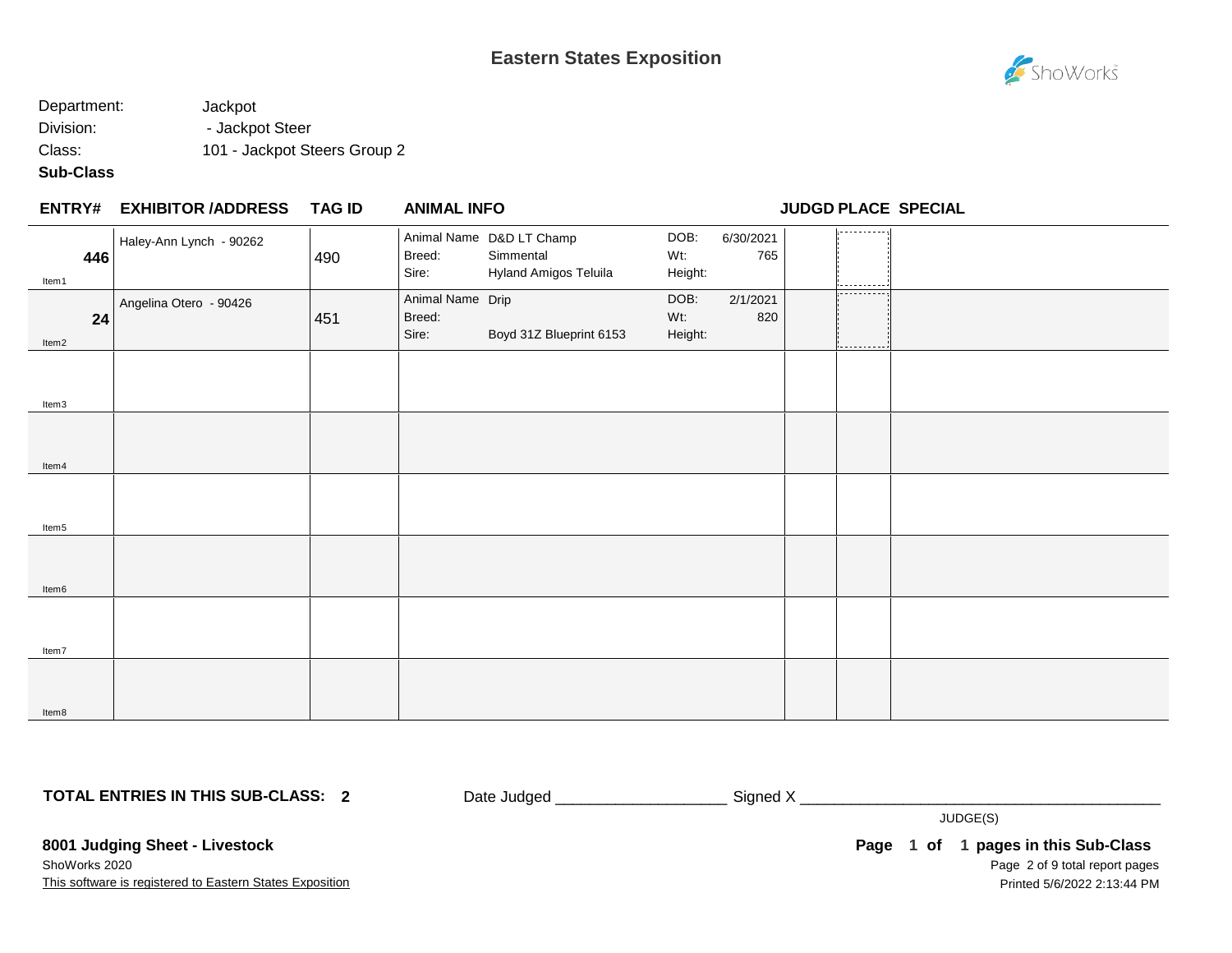# ShoWorks

## Department: Jackpot Division: - Jackpot Steer Class: 102 - Jackpot Steers Group 3

### **Sub-Class**

|                   | <b>ENTRY# EXHIBITOR /ADDRESS</b> | <b>TAG ID</b> | <b>ANIMAL INFO</b>                        |                                    |                        |                  |                        | <b>JUDGD PLACE SPECIAL</b> |
|-------------------|----------------------------------|---------------|-------------------------------------------|------------------------------------|------------------------|------------------|------------------------|----------------------------|
| 432<br>Item1      | Amanda Crowe - 124               | 84000323      | Animal Name Poe<br>Breed:<br>Sire:        | Angus                              | DOB:<br>Wt:<br>Height: | 855              | ----------<br>.        |                            |
| 447<br>Item2      | Riley Lynch - 90264              |               | Animal Name D&D Mufasa<br>Breed:<br>Sire: | Simmental<br>Hyland Amigos Tequila | DOB:<br>Wt:<br>Height: | 5/15/2021<br>895 | .<br>--------          |                            |
| 126<br>Item3      | Madelyn Ramsdell - 90364         |               | Animal Name Gru<br>Breed:<br>Sire:        | Here I Am                          | DOB:<br>Wt:<br>Height: | 905              | ----------<br>-------- |                            |
| Item4             |                                  |               |                                           |                                    |                        |                  |                        |                            |
| Item <sub>5</sub> |                                  |               |                                           |                                    |                        |                  |                        |                            |
| Item6             |                                  |               |                                           |                                    |                        |                  |                        |                            |
| Item7             |                                  |               |                                           |                                    |                        |                  |                        |                            |
| Item8             |                                  |               |                                           |                                    |                        |                  |                        |                            |

**TOTAL ENTRIES IN THIS SUB-CLASS: 3**

Date Judged \_\_\_\_\_\_\_\_\_\_\_\_\_\_\_\_\_\_\_\_\_\_\_\_\_\_\_\_\_ Signed X \_\_\_\_\_\_\_\_\_\_\_\_\_\_\_\_\_\_\_\_\_\_\_\_\_\_\_\_\_

JUDGE(S)

**8001 Judging Sheet - Livestock**

This software is registered to Eastern States Exposition ShoWorks 2020

Page 3 of 9 total report pages Page 1 of 1 pages in this Sub-Class Printed 5/6/2022 2:13:44 PM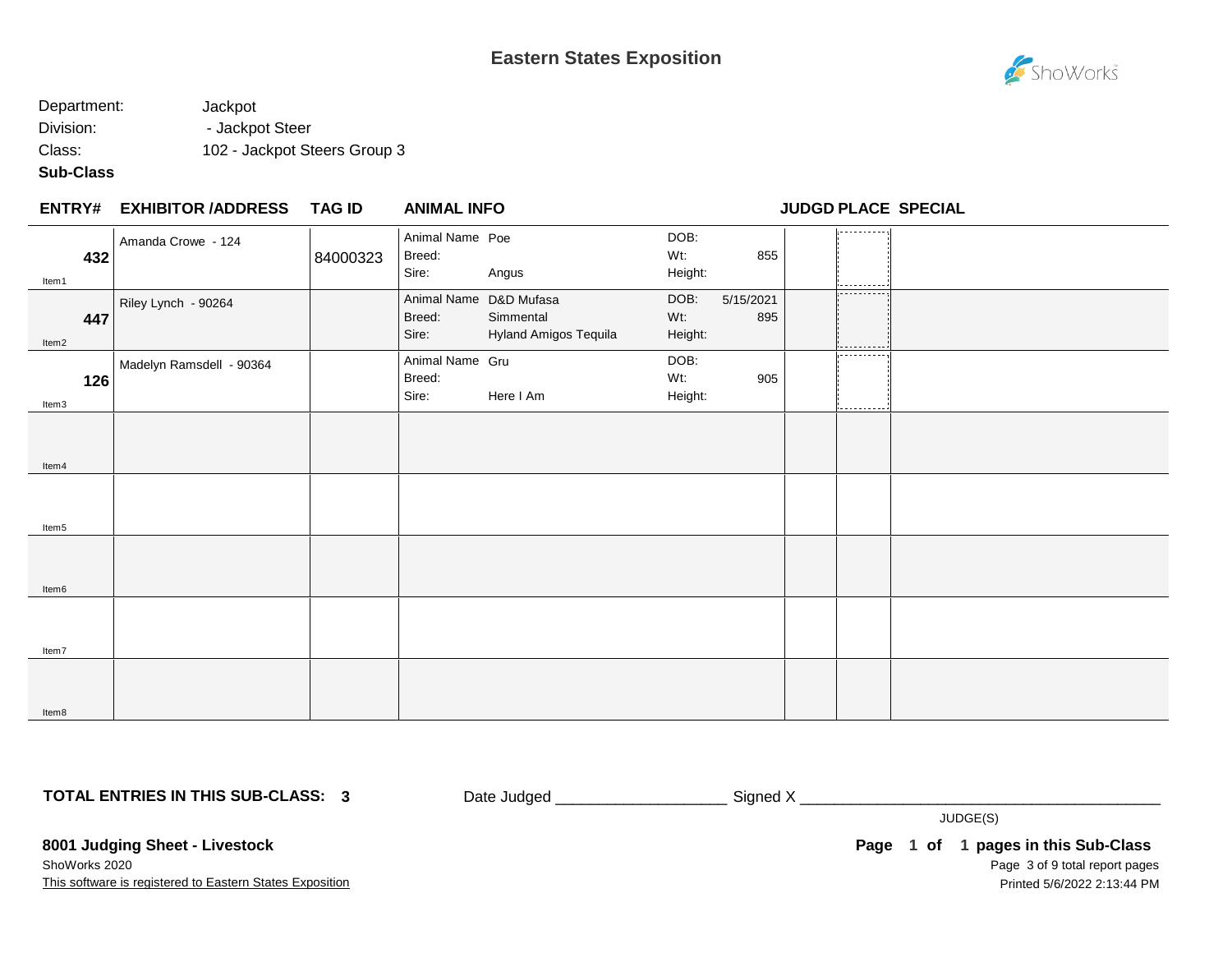# **Eastern States Exposition**

# ShoWorks

## Department: Jackpot Division: - Jackpot Steer Class: 103 - Jackpot Steers Group 4

### **Sub-Class**

#### **EXHIBITOR /ADDRESS TAG ID ENTRY# ANIMAL INFO JUDGD PLACE SPECIAL**

| 39                    | Shawna Darrow - 102  | 84000315 | Breed:<br>Sire:                         | Animal Name SMDJ Excell Lucy Morgan<br>WZRK Excellente 1063E | DOB:<br>Wt:<br>Height: | 4/21/2021<br>930 | او د د د د د د د دورا |  |
|-----------------------|----------------------|----------|-----------------------------------------|--------------------------------------------------------------|------------------------|------------------|-----------------------|--|
| Item1<br>181<br>Item2 | Lily Dias - 136      | 84000320 | Breed:<br>Sire:                         | Animal Name Kirbyville Hank<br>JJ General                    | DOB:<br>Wt:<br>Height: | 935              | .                     |  |
| 138<br>Item3          | Josie Ammons - 90310 | 84000320 | Animal Name CMSL Cal<br>Breed:<br>Sire: | <b>CMSL Trip Wire</b>                                        | DOB:<br>Wt:<br>Height: | 955              | ----------<br>.       |  |
|                       |                      |          |                                         |                                                              |                        |                  |                       |  |
| Item4                 |                      |          |                                         |                                                              |                        |                  |                       |  |
| Item5                 |                      |          |                                         |                                                              |                        |                  |                       |  |
| Item6                 |                      |          |                                         |                                                              |                        |                  |                       |  |
| Item7                 |                      |          |                                         |                                                              |                        |                  |                       |  |
| Item8                 |                      |          |                                         |                                                              |                        |                  |                       |  |

**TOTAL ENTRIES IN THIS SUB-CLASS: 3**

Date Judged \_\_\_\_\_\_\_\_\_\_\_\_\_\_\_\_\_\_\_\_\_\_\_\_\_\_\_\_ Signed X \_\_\_\_\_\_\_\_\_\_\_\_\_\_\_\_\_\_\_\_\_\_\_\_\_\_\_\_\_\_

JUDGE(S)

**8001 Judging Sheet - Livestock**

This software is registered to Eastern States Exposition ShoWorks 2020

Page 4 of 9 total report pages Page 1 of 1 pages in this Sub-Class Printed 5/6/2022 2:13:44 PM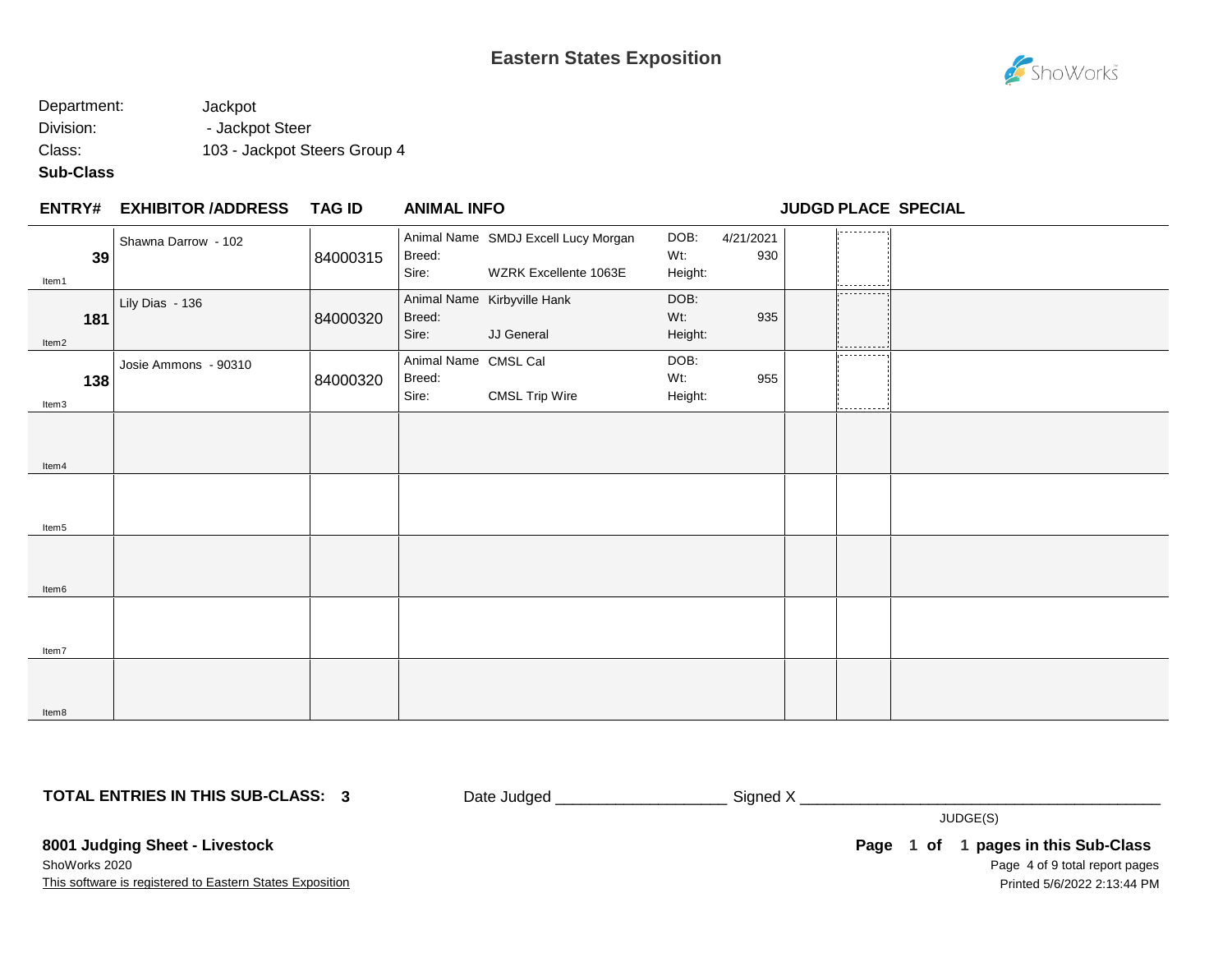# ShoWorks

## Department: Jackpot Division: - Jackpot Steer Class: 104 - Jackpot Steers Group 5

### **Sub-Class**

|              | <b>ENTRY# EXHIBITOR /ADDRESS</b> | TAG ID | <b>ANIMAL INFO</b>                        |                               | <b>JUDGD PLACE SPECIAL</b>      |  |
|--------------|----------------------------------|--------|-------------------------------------------|-------------------------------|---------------------------------|--|
| 316<br>Item1 | Adeline Tommell - 90410          |        | Animal Name LG Brandon<br>Breed:<br>Sire: | DOB:<br>Wt:<br>980<br>Height: | .<br>-----------                |  |
| 182<br>Item2 | Ben Prentice - 90333             |        | Animal Name Goose<br>Breed:<br>Sire:      | DOB:<br>Wt:<br>985<br>Height: | ----------<br>.                 |  |
| 224<br>Item3 | Zoey Violette - 90374            |        | Animal Name Kamino<br>Breed:<br>Sire:     | DOB:<br>Wt:<br>Height:        | ----------<br>995<br>---------- |  |
| Item4        |                                  |        |                                           |                               |                                 |  |
| Item5        |                                  |        |                                           |                               |                                 |  |
| Item6        |                                  |        |                                           |                               |                                 |  |
| Item7        |                                  |        |                                           |                               |                                 |  |
| Item8        |                                  |        |                                           |                               |                                 |  |

**TOTAL ENTRIES IN THIS SUB-CLASS: 3**

Date Judged \_\_\_\_\_\_\_\_\_\_\_\_\_\_\_\_\_\_\_\_\_\_\_\_\_\_\_ Signed X \_\_\_\_\_\_\_\_\_\_\_\_\_\_\_\_\_\_\_\_\_\_\_\_\_\_\_\_\_\_\_

JUDGE(S)

**8001 Judging Sheet - Livestock**

This software is registered to Eastern States Exposition ShoWorks 2020

Page 5 of 9 total report pages Page 1 of 1 pages in this Sub-Class Printed 5/6/2022 2:13:44 PM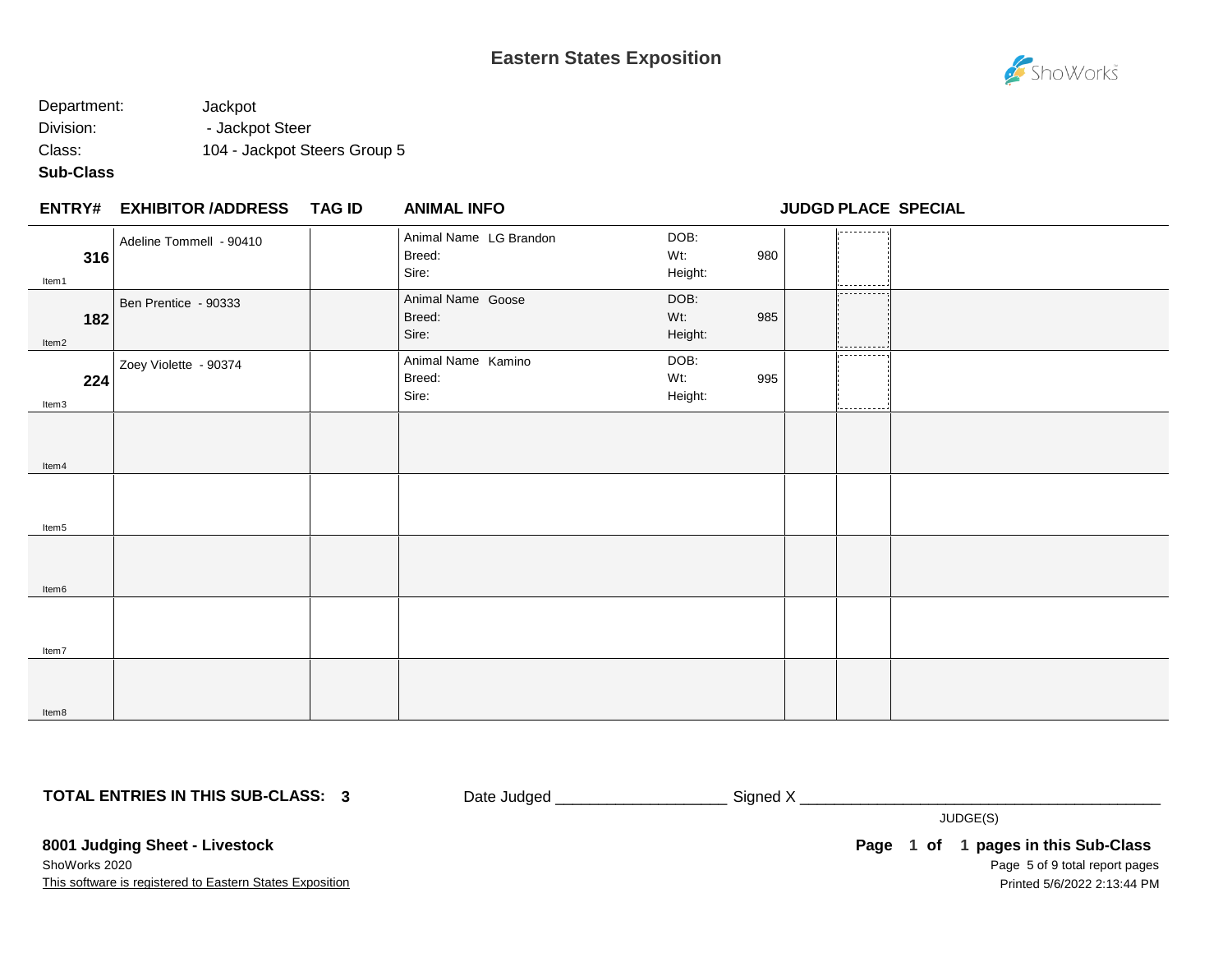

## Department: Jackpot Division: - Jackpot Steer Class: 105 - Jackpot Steers Group 6

### **Sub-Class**

| <b>ENTRY#</b>            | <b>EXHIBITOR /ADDRESS</b> | <b>TAG ID</b> | <b>ANIMAL INFO</b>                     |               |                           |                   | <b>JUDGD PLACE SPECIAL</b> |  |
|--------------------------|---------------------------|---------------|----------------------------------------|---------------|---------------------------|-------------------|----------------------------|--|
| 254<br>Item1             | olivia mccarthy - 90390   |               | Animal Name Barry<br>Breed:<br>Sire:   | <b>NGNG</b>   | DOB:<br>Wt:<br>Height:    | 3/26/2021<br>1020 | ----------<br>----------   |  |
| 401<br>Item2             | Briley Wade - 90224       | 84000323      | Animal Name Tyrone<br>Breed:<br>Sire:  |               | DOB:<br>$Wt$ :<br>Height: | 1020              | ----------                 |  |
| 348<br>Item3             | Kamryn Forrest - 90245    |               | Animal Name Stark<br>Breed:<br>Sire:   | March Madness | DOB:<br>Wt:<br>Height:    | 1020              | -----------                |  |
| 214<br>ltem4             | Anneka Gillespie - 90375  |               | Animal Name Ace<br>Breed:<br>Sire:     |               | DOB:<br>$Wt$ :<br>Height: | 1020              | -----------                |  |
| 166<br>Item <sub>5</sub> | Kevin Wagner - 90360      | 84000324      | Animal Name Rawhide<br>Breed:<br>Sire: |               | DOB:<br>Wt:<br>Height:    | 1035              | ----------                 |  |
| Item <sub>6</sub>        |                           |               |                                        |               |                           |                   |                            |  |
| Item7                    |                           |               |                                        |               |                           |                   |                            |  |
| Item8                    |                           |               |                                        |               |                           |                   |                            |  |

**TOTAL ENTRIES IN THIS SUB-CLASS: 5**

Date Judged \_\_\_\_\_\_\_\_\_\_\_\_\_\_\_\_\_\_\_\_\_\_\_\_\_\_\_\_ Signed X \_\_\_\_\_\_\_\_\_\_\_\_\_\_\_\_\_\_\_\_\_\_\_\_\_\_\_\_\_\_

JUDGE(S)

**8001 Judging Sheet - Livestock**

This software is registered to Eastern States Exposition ShoWorks 2020

Page 6 of 9 total report pages Page 1 of 1 pages in this Sub-Class Printed 5/6/2022 2:13:45 PM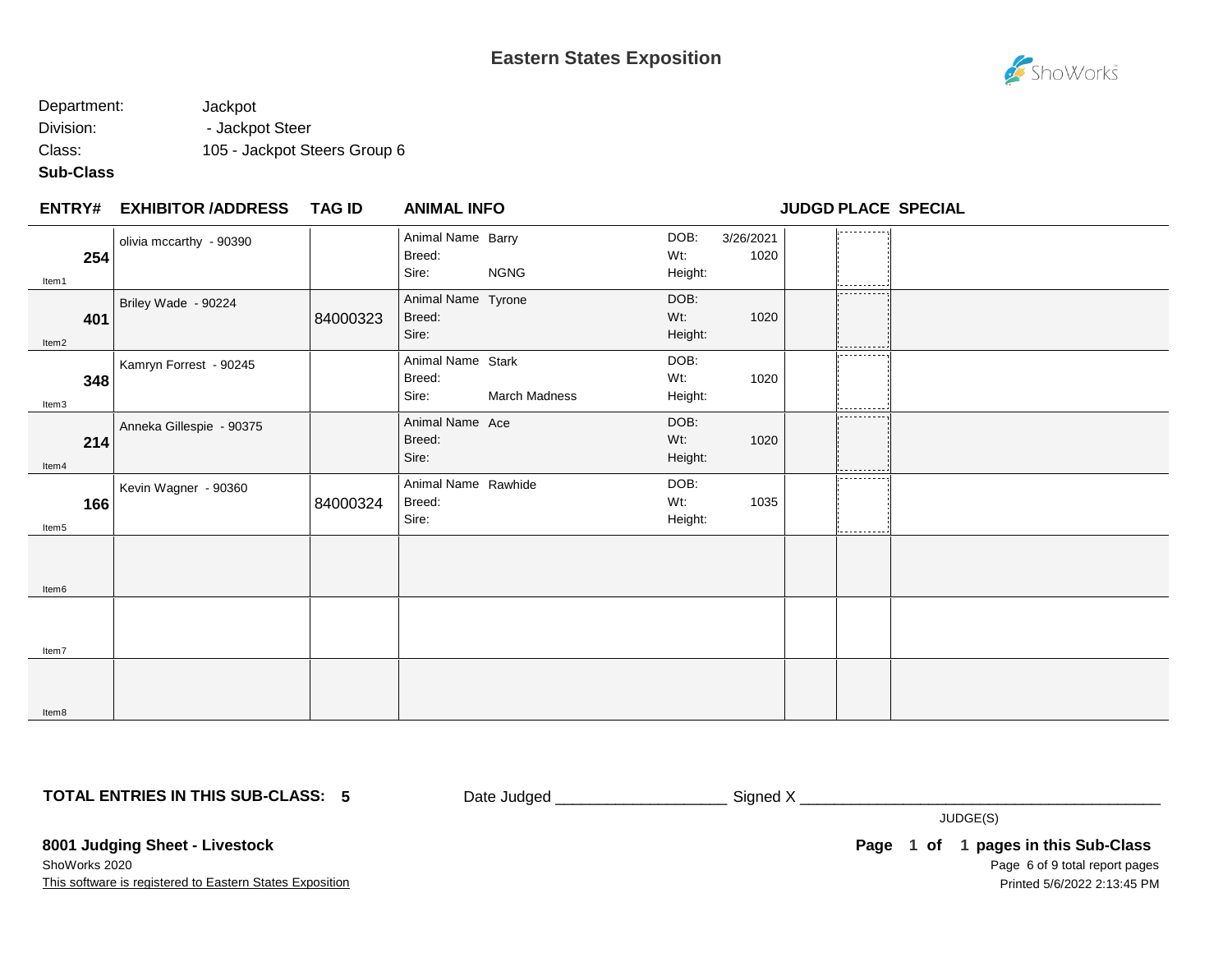# ShoWorks

## Department: Jackpot Division: - Jackpot Steer Class: 106 - Jackpot Steers Group 7

### **Sub-Class**

| <b>ENTRY#</b>            | <b>EXHIBITOR /ADDRESS</b> | <b>TAG ID</b> | <b>ANIMAL INFO</b>                        |                                                 |                           |      | <b>JUDGD PLACE SPECIAL</b> |  |
|--------------------------|---------------------------|---------------|-------------------------------------------|-------------------------------------------------|---------------------------|------|----------------------------|--|
| 103<br>Item1             | Kurtis Pepin - 5598       |               | Animal Name Moochi<br>Breed:<br>Sire:     |                                                 | DOB:<br>Wt.<br>Height:    | 1100 | -----------                |  |
| 47<br>Item2              | Madison Perkins - 121     |               | Breed:<br>Sire:                           | Animal Name MP Augustus<br>Colburn Inspire 6116 | DOB:<br>Wt.<br>Height:    | 1110 | ----------<br>.            |  |
| 262<br>Item3             | Abby Caron - 90413        |               | Animal Name Way 2 Sexy<br>Breed:<br>Sire: | 1 Oak                                           | DOB:<br>Wt.<br>Height:    | 1110 | ----------<br>---------    |  |
| 306<br>Item4             | Kayla Lippert - 90417     | 84000314      | Animal Name Frank<br>Breed:<br>Sire:      |                                                 | DOB:<br>$Wt$ :<br>Height: | 1110 | ----------<br>----------   |  |
| 249<br>Item <sub>5</sub> | Isabella Mccarthy - 90388 |               | Animal Name Krew<br>Breed:<br>Sire:       | Here I Am                                       | DOB:<br>Wt:<br>Height:    | 1115 | ----------<br>----------   |  |
| Item <sub>6</sub>        |                           |               |                                           |                                                 |                           |      |                            |  |
| Item7                    |                           |               |                                           |                                                 |                           |      |                            |  |
| Item8                    |                           |               |                                           |                                                 |                           |      |                            |  |

**TOTAL ENTRIES IN THIS SUB-CLASS: 5**

Date Judged \_\_\_\_\_\_\_\_\_\_\_\_\_\_\_\_\_\_\_\_\_\_\_\_\_\_\_\_ Signed X \_\_\_\_\_\_\_\_\_\_\_\_\_\_\_\_\_\_\_\_\_\_\_\_\_\_\_\_\_\_

JUDGE(S)

**8001 Judging Sheet - Livestock**

This software is registered to Eastern States Exposition ShoWorks 2020

Page 7 of 9 total report pages Page 1 of 1 pages in this Sub-Class Printed 5/6/2022 2:13:45 PM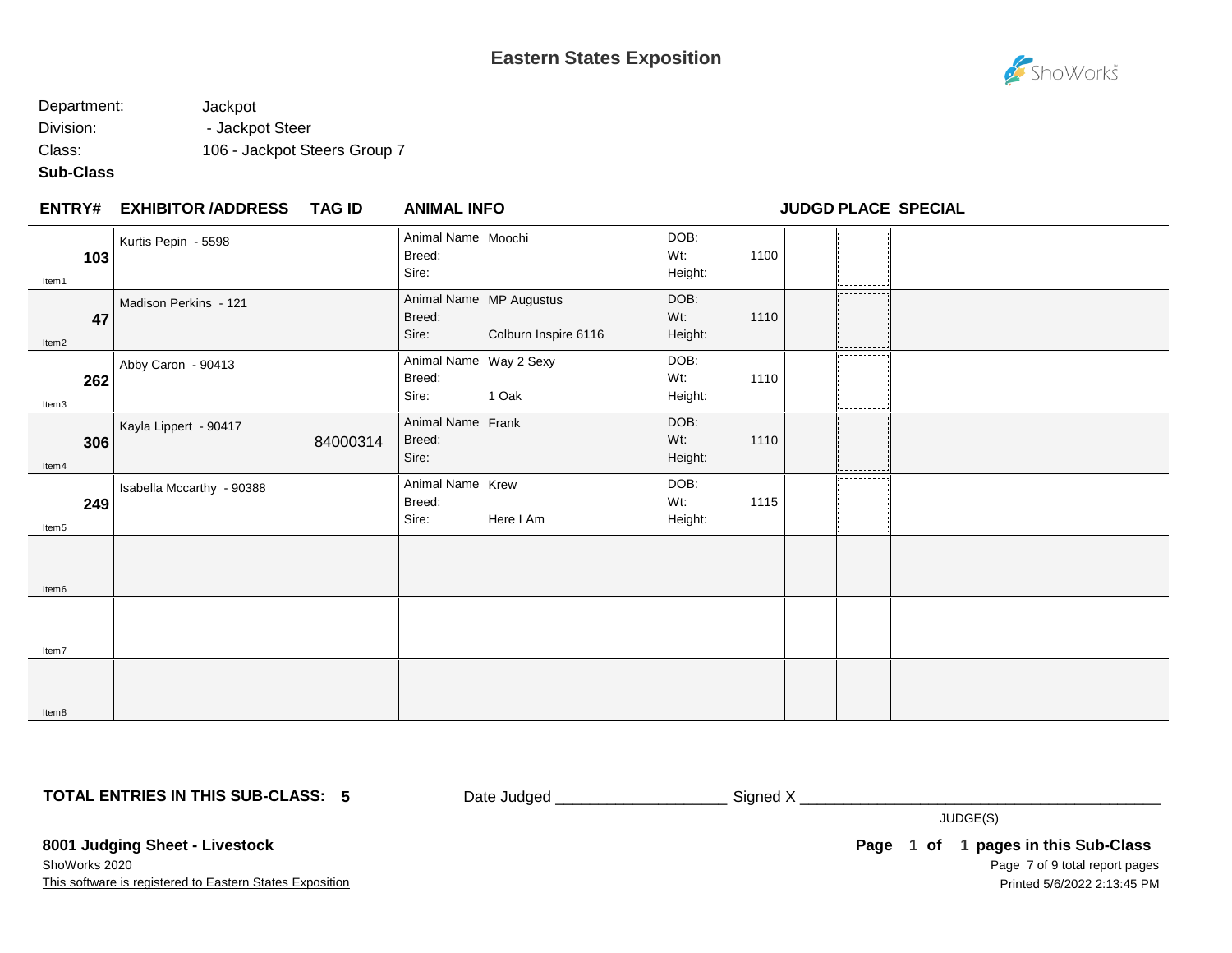

## Department: Jackpot Division: - Jackpot Steer Class: 107 - Jackpot Steers Group 8

## **Sub-Class**

| ENTRY# | <b>EXHIBITOR /ADDRESS</b> | <b>TAG ID</b> | <b>ANIMAL INFO</b> |  |
|--------|---------------------------|---------------|--------------------|--|
|        |                           |               |                    |  |

**ENTRY# ANIMAL INFO JUDGD PLACE SPECIAL**

| 1                 | Ashley keck - 90220     |          | Animal Name Snots<br>Breed:<br>Sire:      | Simmental Percentage<br>HILB Oracle CO33R | DOB:<br>Wt:<br>Height: | 4/12/2021<br>1140  | . <b>.</b> .                   |  |
|-------------------|-------------------------|----------|-------------------------------------------|-------------------------------------------|------------------------|--------------------|--------------------------------|--|
| Item1             |                         |          |                                           |                                           |                        |                    |                                |  |
| 52<br>Item2       | Henry Skuza - 90345     | 84000313 | Animal Name CMSL Flash<br>Breed:<br>Sire: | W/C Bullet Proof 11B                      | DOB:<br>Wt:<br>Height: | 1150               | ----------                     |  |
| 134<br>Item3      | Dawson Ramsdell - 90361 |          | Animal Name DFA Dubba<br>Breed:<br>Sire:  | Carter Mr Nitro 401G-ET                   | DOB:<br>Wt:<br>Height: | 1165               | ----------<br>-----------<br>. |  |
| 71<br>Item4       | Luke Bergeron - 90348   | 112M     | Animal Name Pretzel<br>Breed:<br>Sire:    |                                           | DOB:<br>Wt:<br>Height: | 12/23/2020<br>1165 | ---------<br>-----------       |  |
| Item <sub>5</sub> |                         |          |                                           |                                           |                        |                    |                                |  |
| Item6             |                         |          |                                           |                                           |                        |                    |                                |  |
| Item7             |                         |          |                                           |                                           |                        |                    |                                |  |
| Item8             |                         |          |                                           |                                           |                        |                    |                                |  |

**TOTAL ENTRIES IN THIS SUB-CLASS: 4**

Date Judged \_\_\_\_\_\_\_\_\_\_\_\_\_\_\_\_\_\_\_\_\_\_\_\_\_\_\_\_ Signed X \_\_\_\_\_\_\_\_\_\_\_\_\_\_\_\_\_\_\_\_\_\_\_\_\_\_\_\_\_\_

JUDGE(S)

**8001 Judging Sheet - Livestock**

This software is registered to Eastern States Exposition ShoWorks 2020

Page 8 of 9 total report pages Page 1 of 1 pages in this Sub-Class Printed 5/6/2022 2:13:45 PM